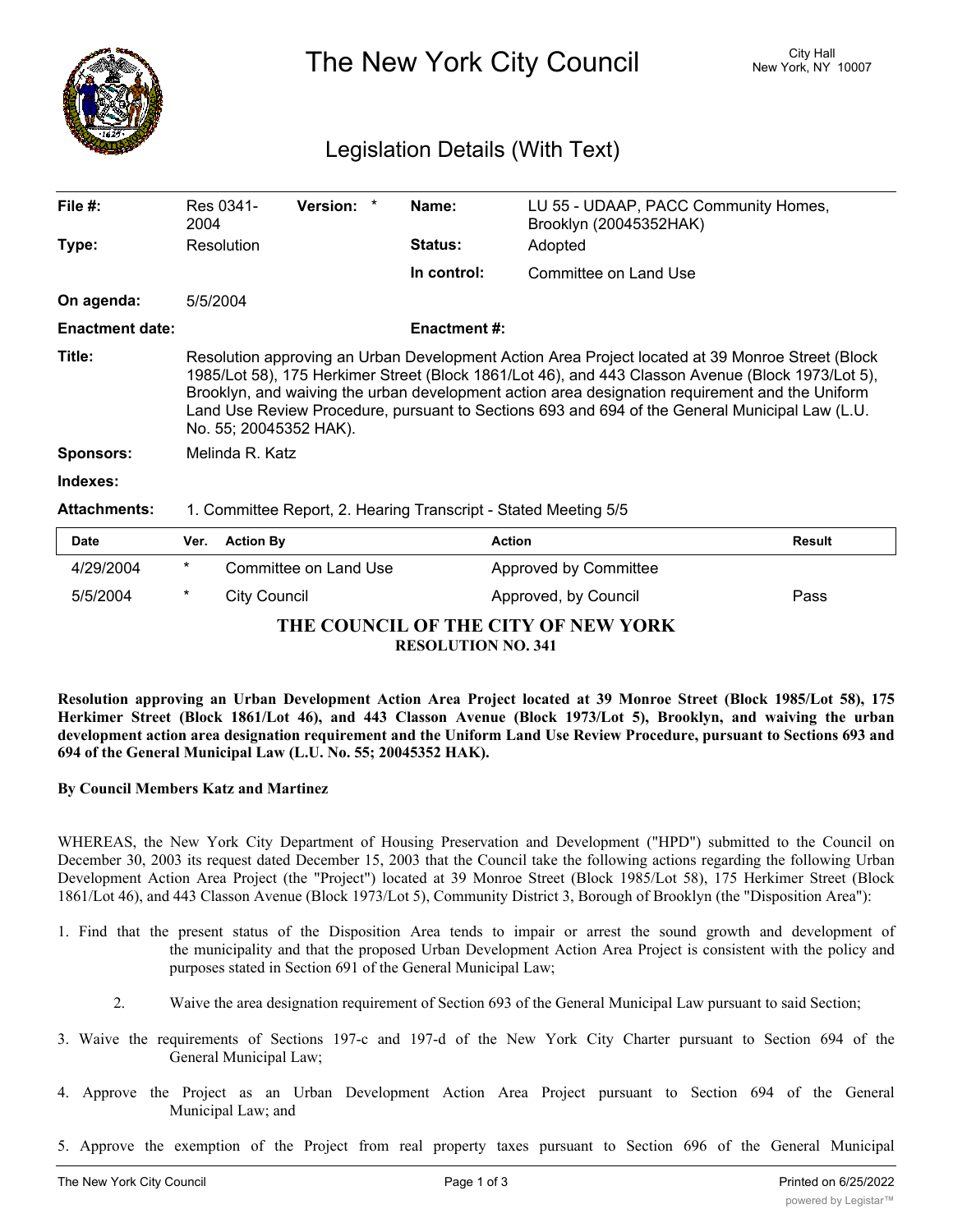Law (the "Tax Exemption").

WHEREAS, the Project is to be developed on land that is now a municipally-owned area as defined in Section 692 of the General Municipal Law, consists solely of the rehabilitation or conservation of existing private or multiple dwellings or the construction of one to four unit dwellings, and does not require any change in land use permitted under the New York City Zoning Resolution;

WHEREAS, upon due notice, the Council held a public hearing on the Project on April 27, 2004;

WHEREAS, the Council has considered the land use and financial implications and other policy issues relating to the Project;

RESOLVED:

The Council finds that the present status of the Disposition Area tends to impair or arrest the sound growth and development of the City of New York and that a designation of the Project as an urban development action area project is consistent with the policy and purposes stated in Section 691 of the General Municipal Law.

The Council waives the area designation requirement of the Disposition Area as an urban development action area under Section 693 of the General Municipal Law.

The Council waives the requirements of Sections 197-c and 197-d of the New York City Charter pursuant to Section 694 of the General Municipal Law.

The Council approves the Project as an urban development action area project pursuant to Section 694 of the General Municipal Law.

The Project shall be developed in a manner consistent with the Project Summary that HPD has submitted to the Council, a copy of which is attached hereto.

The exemption of the Project from real property taxes pursuant to Section 696 of the General Municipal Law is approved as follows:

- a. All of the value of the buildings, structures, and other improvements situated on the Disposition Area shall be exempt from local and municipal taxes, other than assessments for local improvements and land value, for a period of ten years commencing on the date of the conveyance of the Disposition Area to the Sponsor.
- b. The partial tax exemption granted hereunder shall terminate with respect to all or any portion of the Disposition Area if the Department of Housing Preservation and Development determines that such real property has not been, or is not being, developed, used, and/or operated in compliance with the requirements of all applicable agreements made by the Sponsor or the owner of such real property with, or for the benefit of, the City of New York. The Department of Housing Preservation and Development shall deliver written notice of any such determination of noncompliance to the owner of such real property and all mortgagees of record, which notice shall provide for an opportunity to cure of not less than ninety (90) days. If the noncompliance specified in such notice is not cured within the time period specified therein, the partial tax exemption granted hereunder shall prospectively terminate with respect to the real property specified therein.

Adopted.

 $\frac{1}{2}$ 

 $\mathcal{L}_\text{max}$